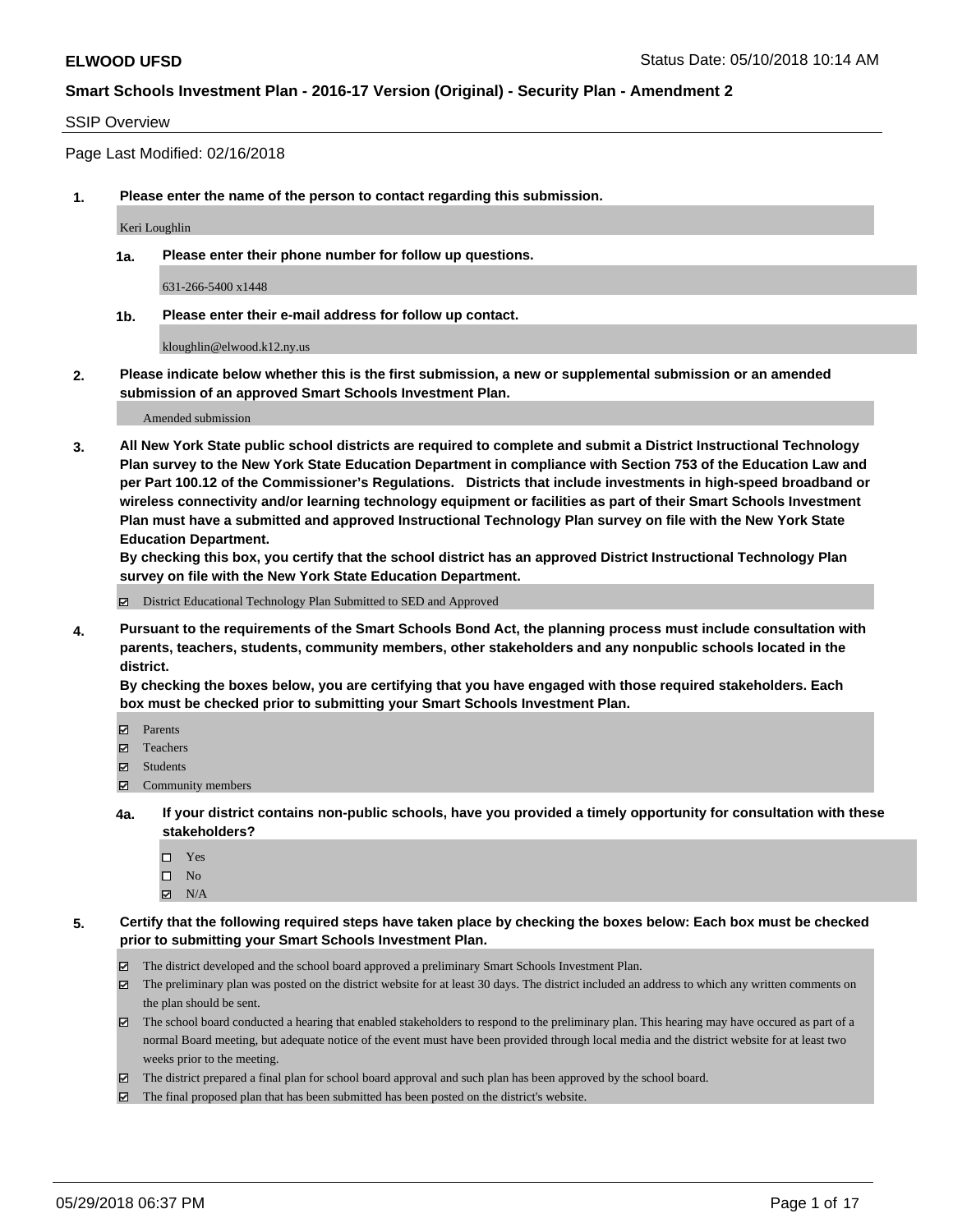#### SSIP Overview

Page Last Modified: 02/16/2018

**5a. Please upload the proposed Smart Schools Investment Plan (SSIP) that was posted on the district's website, along with any supporting materials. Note that this should be different than your recently submitted Educational Technology Survey. The Final SSIP, as approved by the School Board, should also be posted on the website and remain there during the course of the projects contained therein.**

Investment plan - 1st submission draft.pdf

**5b. Enter the webpage address where the final Smart Schools Investment Plan is posted. The Plan should remain posted for the life of the included projects.**

www.elwood.k12.ny.us

**6. Please enter an estimate of the total number of students and staff that will benefit from this Smart Schools Investment Plan based on the cumulative projects submitted to date.**

3,000

**7. An LEA/School District may partner with one or more other LEA/School Districts to form a consortium to pool Smart Schools Bond Act funds for a project that meets all other Smart School Bond Act requirements. Each school district participating in the consortium will need to file an approved Smart Schools Investment Plan for the project and submit a signed Memorandum of Understanding that sets forth the details of the consortium including the roles of each respective district.**

 $\Box$  The district plans to participate in a consortium to partner with other school district(s) to implement a Smart Schools project.

#### **8. Please enter the name and 6-digit SED Code for each LEA/School District participating in the Consortium.**

| <b>Partner LEA/District</b> | <b>ISED BEDS Code</b> |
|-----------------------------|-----------------------|
| (No Response)               | (No Response)         |

#### **9. Please upload a signed Memorandum of Understanding with all of the participating Consortium partners.**

(No Response)

### **10. Your district's Smart Schools Bond Act Allocation is:**

\$1,178,161

**11.** Enter the budget sub-allocations by category that you are submitting for approval at this time. If you are not budgeting SSBA funds for a category, please enter 0 (zero.) If the value entered is \$0, you will not be required to complete that survey question.

|                                              | Sub-<br>Allocations |
|----------------------------------------------|---------------------|
| <b>School Connectivity</b>                   | $\mathbf 0$         |
| <b>Connectivity Projects for Communities</b> | $\overline{0}$      |
| Classroom Technology                         | $\mathbf 0$         |
| Pre-Kindergarten Classrooms                  | $\Omega$            |
| Replace Transportable Classrooms             | $\Omega$            |
| <b>High-Tech Security Features</b>           | 4,090               |
| Totals:                                      | 4,090               |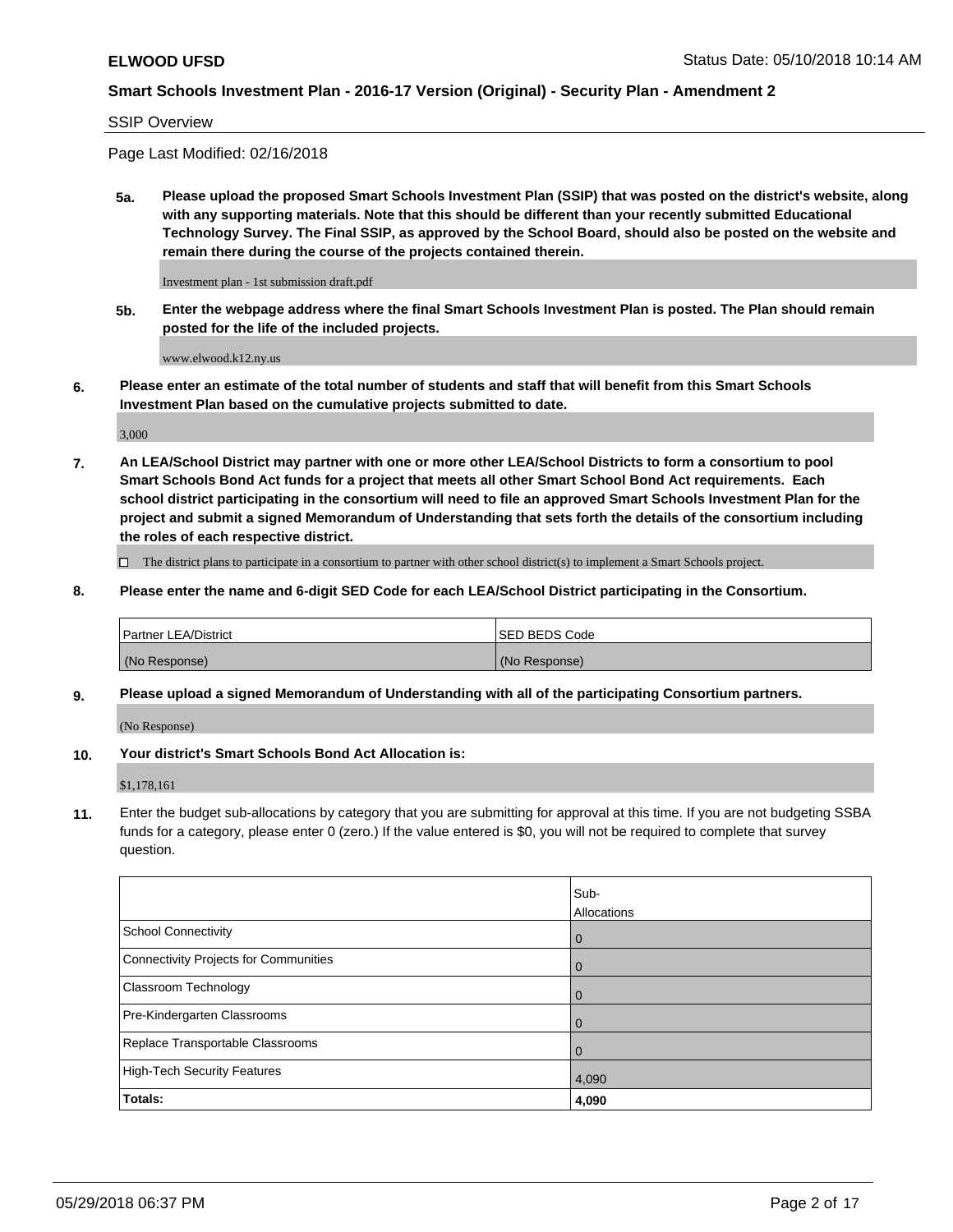### School Connectivity

Page Last Modified: 02/16/2018

- **1. In order for students and faculty to receive the maximum benefit from the technology made available under the Smart Schools Bond Act, their school buildings must possess sufficient connectivity infrastructure to ensure that devices can be used during the school day. Smart Schools Investment Plans must demonstrate that:**
	- **• sufficient infrastructure that meets the Federal Communications Commission's 100 Mbps per 1,000 students standard currently exists in the buildings where new devices will be deployed, or**
	- **• is a planned use of a portion of Smart Schools Bond Act funds, or**
	- **• is under development through another funding source.**

**Smart Schools Bond Act funds used for technology infrastructure or classroom technology investments must increase the number of school buildings that meet or exceed the minimum speed standard of 100 Mbps per 1,000 students and staff within 12 months. This standard may be met on either a contracted 24/7 firm service or a "burstable" capability. If the standard is met under the burstable criteria, it must be:**

**1. Specifically codified in a service contract with a provider, and**

**2. Guaranteed to be available to all students and devices as needed, particularly during periods of high demand, such as computer-based testing (CBT) periods.**

**Please describe how your district already meets or is planning to meet this standard within 12 months of plan submission.**

(No Response)

- **1a. If a district believes that it will be impossible to meet this standard within 12 months, it may apply for a waiver of this requirement, as described on the Smart Schools website. The waiver must be filed and approved by SED prior to submitting this survey.**
	- By checking this box, you are certifying that the school district has an approved waiver of this requirement on file with the New York State Education Department.
- **2.** Connectivity Speed Calculator **(Required)**

|                         | l Number of<br><b>Students</b> | Multiply by<br>100 Kbps | Divide by 1000 Current Speed<br>to Convert to<br>Required<br>l Speed in Mb | lin Mb           | Expected<br>Speed to be<br>Attained Within Required<br>12 Months | <b>Expected Date</b><br><b>When</b><br>Speed Will be<br>l Met |
|-------------------------|--------------------------------|-------------------------|----------------------------------------------------------------------------|------------------|------------------------------------------------------------------|---------------------------------------------------------------|
| <b>Calculated Speed</b> | (No<br>Response)               | (No Response)           | (No<br>Response)                                                           | (No<br>Response) | (No<br>Response)                                                 | l (No<br>Response)                                            |

**3. Describe how you intend to use Smart Schools Bond Act funds for high-speed broadband and/or wireless connectivity projects in school buildings.**

(No Response)

**4. Describe the linkage between the district's District Instructional Technology Plan and the proposed projects. (There should be a link between your response to this question and your response to Question 1 in Part E. Curriculum and Instruction "What are the district's plans to use digital connectivity and technology to improve teaching and learning?)**

(No Response)

**5. If the district wishes to have students and staff access the Internet from wireless devices within the school building, or in close proximity to it, it must first ensure that it has a robust Wi-Fi network in place that has sufficient bandwidth to meet user demand.**

**Please describe how you have quantified this demand and how you plan to meet this demand.**

(No Response)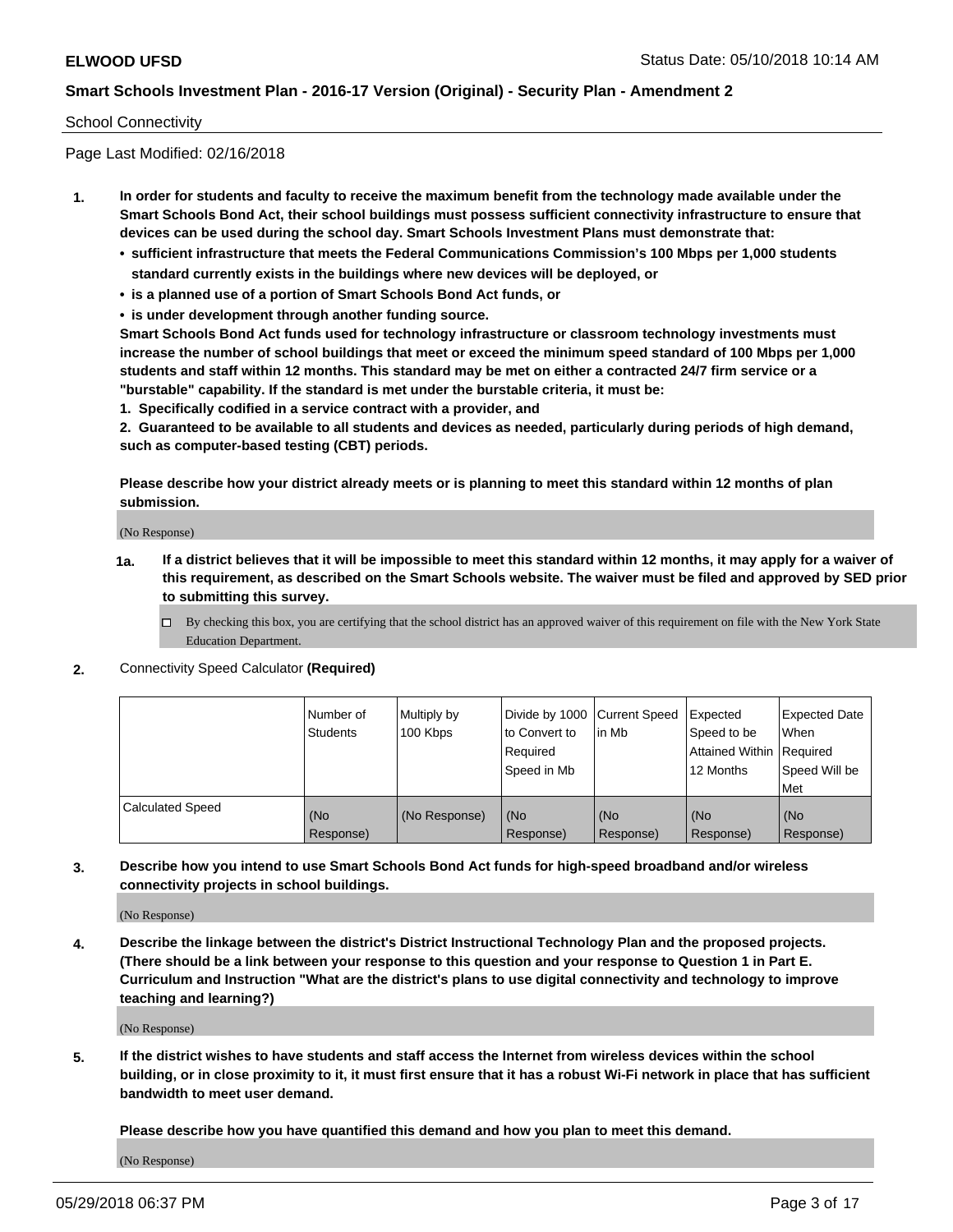### School Connectivity

Page Last Modified: 02/16/2018

**6. As indicated on Page 5 of the guidance, the Office of Facilities Planning will have to conduct a preliminary review of all capital projects, including connectivity projects.**

**Please indicate on a separate row each project number given to you by the Office of Facilities Planning.**

| Project Number |  |
|----------------|--|
| (No Response)  |  |

**7. Certain high-tech security and connectivity infrastructure projects may be eligible for an expedited review process as determined by the Office of Facilities Planning.**

#### **Was your project deemed eligible for streamlined review?**

(No Response)

#### **8. Include the name and license number of the architect or engineer of record.**

| Name          | License Number |
|---------------|----------------|
| (No Response) | (No Response)  |

**9.** If you are submitting an allocation for **School Connectivity** complete this table.

**Note that the calculated Total at the bottom of the table must equal the Total allocation for this category that you entered in the SSIP Overview overall budget.** 

|                                            | Sub-          |
|--------------------------------------------|---------------|
|                                            | Allocation    |
| Network/Access Costs                       | (No Response) |
| Outside Plant Costs                        | (No Response) |
| School Internal Connections and Components | (No Response) |
| Professional Services                      | (No Response) |
| Testing                                    | (No Response) |
| <b>Other Upfront Costs</b>                 | (No Response) |
| <b>Other Costs</b>                         | (No Response) |
| Totals:                                    | 0             |

**10. Please detail the type, quantity, per unit cost and total cost of the eligible items under each sub-category. This is especially important for any expenditures listed under the "Other" category. All expenditures must be eligible for tax-exempt financing to be reimbursed through the SSBA. Sufficient detail must be provided so that we can verify this is the case. If you have any questions, please contact us directly through smartschools@nysed.gov. NOTE: Wireless Access Points should be included in this category, not under Classroom Educational Technology, except those that will be loaned/purchased for nonpublic schools.**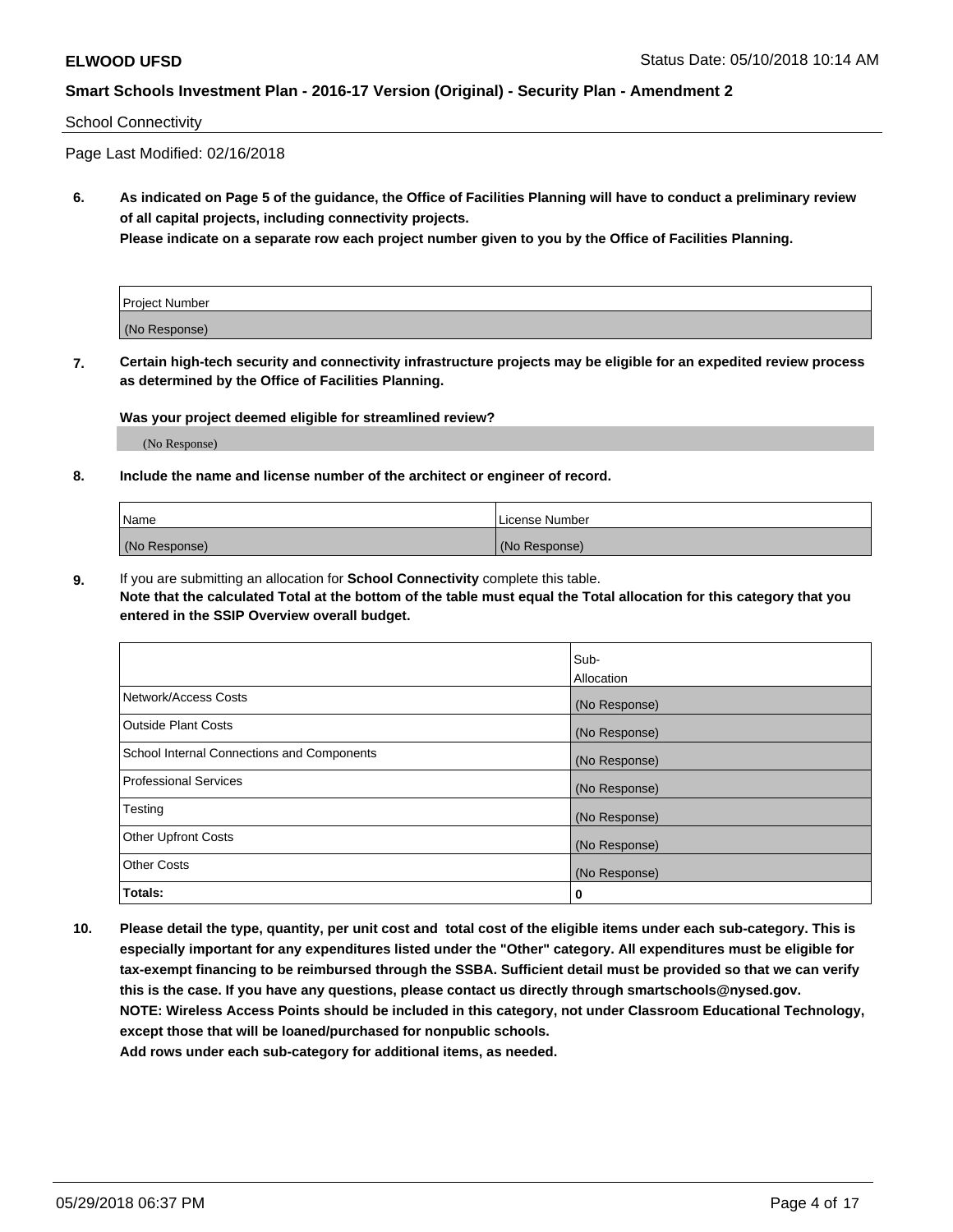School Connectivity

| Select the allowable expenditure | Item to be purchased | Quantity      | Cost per Item | <b>Total Cost</b> |
|----------------------------------|----------------------|---------------|---------------|-------------------|
| type.                            |                      |               |               |                   |
| Repeat to add another item under |                      |               |               |                   |
| each type.                       |                      |               |               |                   |
| (No Response)                    | (No Response)        | (No Response) | (No Response) | (No Response)     |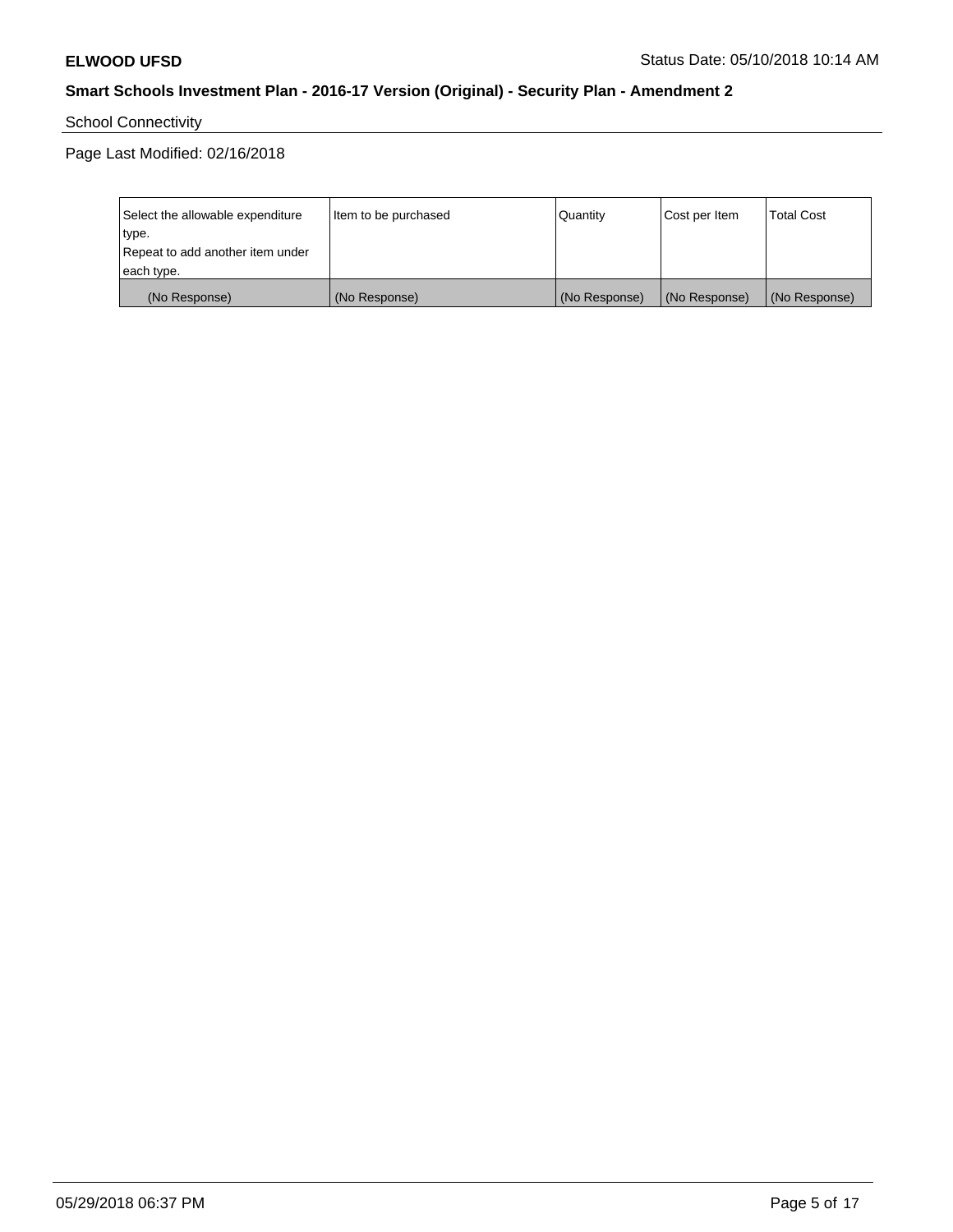Community Connectivity (Broadband and Wireless)

Page Last Modified: 02/16/2018

**1. Describe how you intend to use Smart Schools Bond Act funds for high-speed broadband and/or wireless connectivity projects in the community.**

(No Response)

**2. Please describe how the proposed project(s) will promote student achievement and increase student and/or staff access to the Internet in a manner that enhances student learning and/or instruction outside of the school day and/or school building.**

(No Response)

**3. Community connectivity projects must comply with all the necessary local building codes and regulations (building and related permits are not required prior to plan submission).**

 $\Box$  I certify that we will comply with all the necessary local building codes and regulations.

**4. Please describe the physical location of the proposed investment.**

(No Response)

**5. Please provide the initial list of partners participating in the Community Connectivity Broadband Project, along with their Federal Tax Identification (Employer Identification) number.**

| <b>Project Partners</b> | l Federal ID # |
|-------------------------|----------------|
| (No Response)           | (No Response)  |

**6.** If you are submitting an allocation for **Community Connectivity**, complete this table. **Note that the calculated Total at the bottom of the table must equal the Total allocation for this category that you entered in the SSIP Overview overall budget.**

|                                    | Sub-Allocation |
|------------------------------------|----------------|
| Network/Access Costs               | (No Response)  |
| Outside Plant Costs                | (No Response)  |
| <b>Tower Costs</b>                 | (No Response)  |
| <b>Customer Premises Equipment</b> | (No Response)  |
| Professional Services              | (No Response)  |
| Testing                            | (No Response)  |
| <b>Other Upfront Costs</b>         | (No Response)  |
| <b>Other Costs</b>                 | (No Response)  |
| Totals:                            | 0              |

**7. Please detail the type, quantity, per unit cost and total cost of the eligible items under each sub-category. This is especially important for any expenditures listed under the "Other" category. All expenditures must be capital-bond eligible to be reimbursed through the SSBA. If you have any questions, please contact us directly through smartschools@nysed.gov.**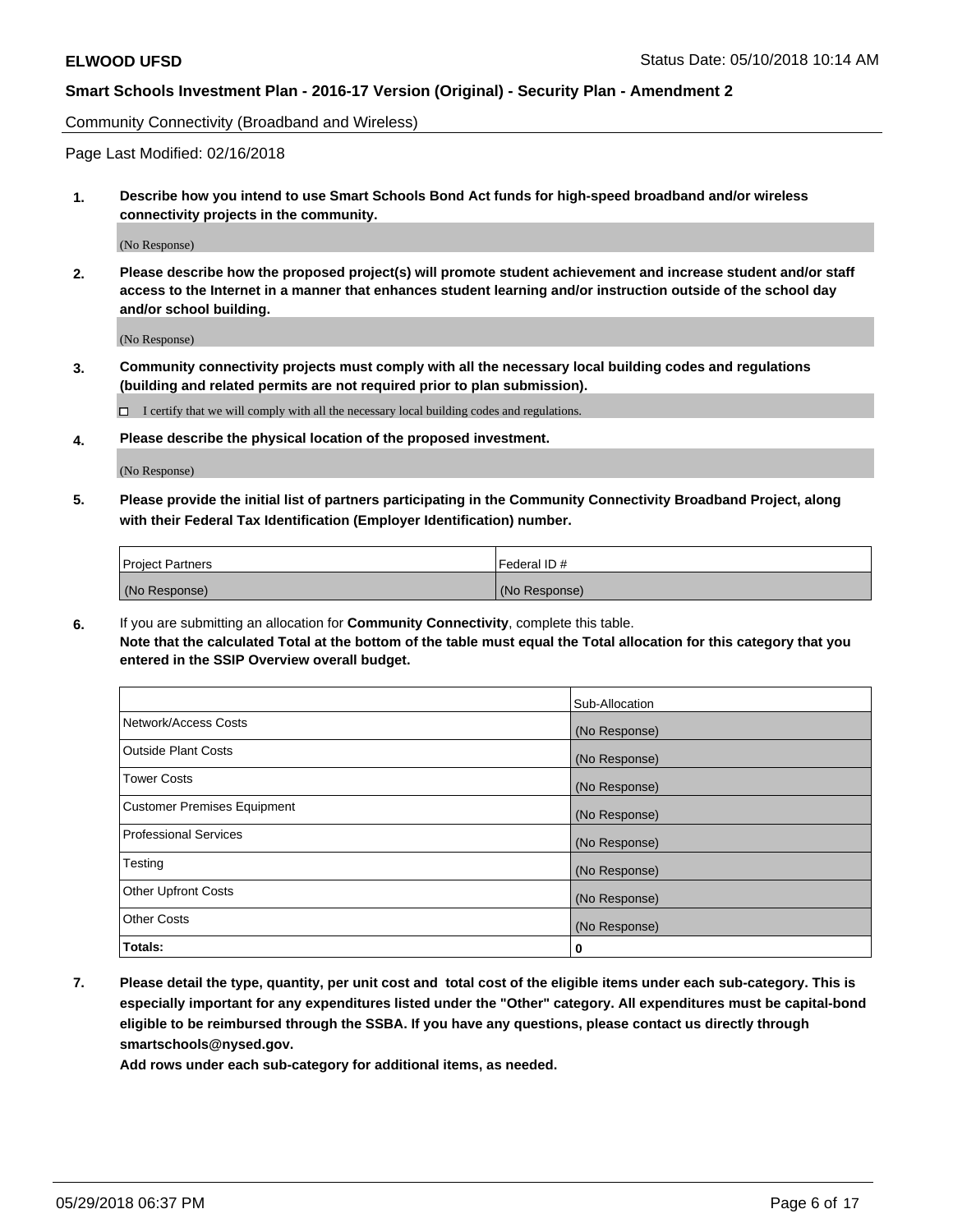Community Connectivity (Broadband and Wireless)

| Select the allowable expenditure | Item to be purchased | <b>Quantity</b> | Cost per Item | <b>Total Cost</b> |
|----------------------------------|----------------------|-----------------|---------------|-------------------|
| type.                            |                      |                 |               |                   |
| Repeat to add another item under |                      |                 |               |                   |
| each type.                       |                      |                 |               |                   |
| (No Response)                    | (No Response)        | (No Response)   | (No Response) | (No Response)     |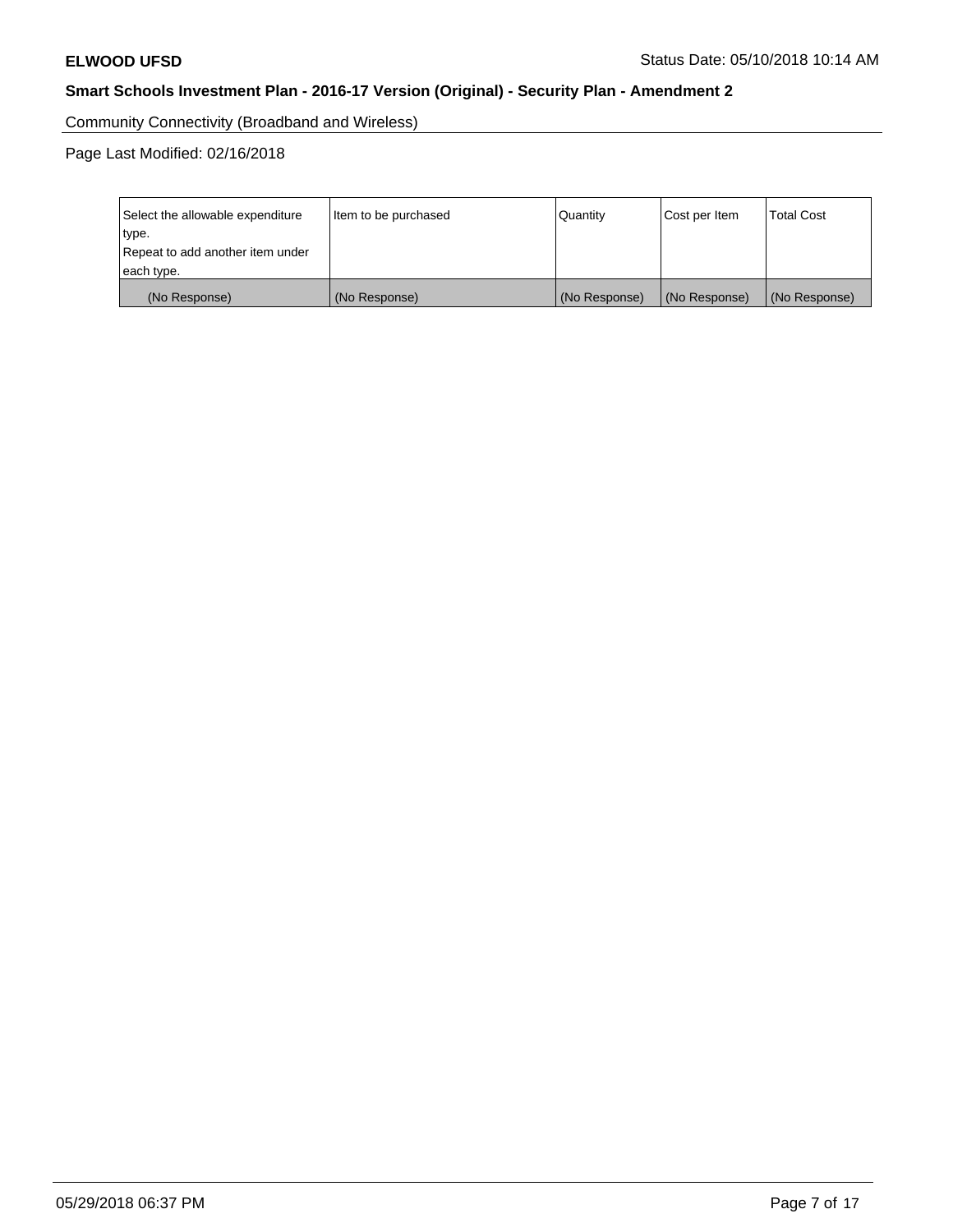### Classroom Learning Technology

Page Last Modified: 02/16/2018

**1. In order for students and faculty to receive the maximum benefit from the technology made available under the Smart Schools Bond Act, their school buildings must possess sufficient connectivity infrastructure to ensure that devices can be used during the school day. Smart Schools Investment Plans must demonstrate that sufficient infrastructure that meets the Federal Communications Commission's 100 Mbps per 1,000 students standard currently exists in the buildings where new devices will be deployed, or is a planned use of a portion of Smart Schools Bond Act funds, or is under development through another funding source.**

**Smart Schools Bond Act funds used for technology infrastructure or classroom technology investments must increase the number of school buildings that meet or exceed the minimum speed standard of 100 Mbps per 1,000 students and staff within 12 months. This standard may be met on either a contracted 24/7 firm service or a "burstable" capability. If the standard is met under the burstable criteria, it must be:**

**1. Specifically codified in a service contract with a provider, and**

**2. Guaranteed to be available to all students and devices as needed, particularly during periods of high demand, such as computer-based testing (CBT) periods.**

**Please describe how your district already meets or is planning to meet this standard within 12 months of plan submission.**

(No Response)

- **1a. If a district believes that it will be impossible to meet this standard within 12 months, it may apply for a waiver of this requirement, as described on the Smart Schools website. The waiver must be filed and approved by SED prior to submitting this survey.**
	- By checking this box, you are certifying that the school district has an approved waiver of this requirement on file with the New York State Education Department.
- **2.** Connectivity Speed Calculator **(Required)**

|                         | l Number of<br><b>Students</b> | Multiply by<br>100 Kbps | Divide by 1000 Current Speed<br>to Convert to<br>Required<br>l Speed in Mb | lin Mb           | Expected<br>Speed to be<br>Attained Within Required<br>12 Months | Expected Date<br>When<br>Speed Will be<br><b>Met</b> |
|-------------------------|--------------------------------|-------------------------|----------------------------------------------------------------------------|------------------|------------------------------------------------------------------|------------------------------------------------------|
| <b>Calculated Speed</b> | (No<br>Response)               | (No Response)           | (No<br>Response)                                                           | (No<br>Response) | (No<br>Response)                                                 | l (No<br>Response)                                   |

**3. If the district wishes to have students and staff access the Internet from wireless devices within the school building, or in close proximity to it, it must first ensure that it has a robust Wi-Fi network in place that has sufficient bandwidth to meet user demand.**

**Please describe how you have quantified this demand and how you plan to meet this demand.**

(No Response)

**4. All New York State public school districts are required to complete and submit an Instructional Technology Plan survey to the New York State Education Department in compliance with Section 753 of the Education Law and per Part 100.12 of the Commissioner's Regulations.**

**Districts that include educational technology purchases as part of their Smart Schools Investment Plan must have a submitted and approved Instructional Technology Plan survey on file with the New York State Education Department.**

- By checking this box, you are certifying that the school district has an approved Instructional Technology Plan survey on file with the New York State Education Department.
- **5. Describe the devices you intend to purchase and their compatibility with existing or planned platforms or systems. Specifically address the adequacy of each facility's electrical, HVAC and other infrastructure necessary to install and support the operation of the planned technology.**

(No Response)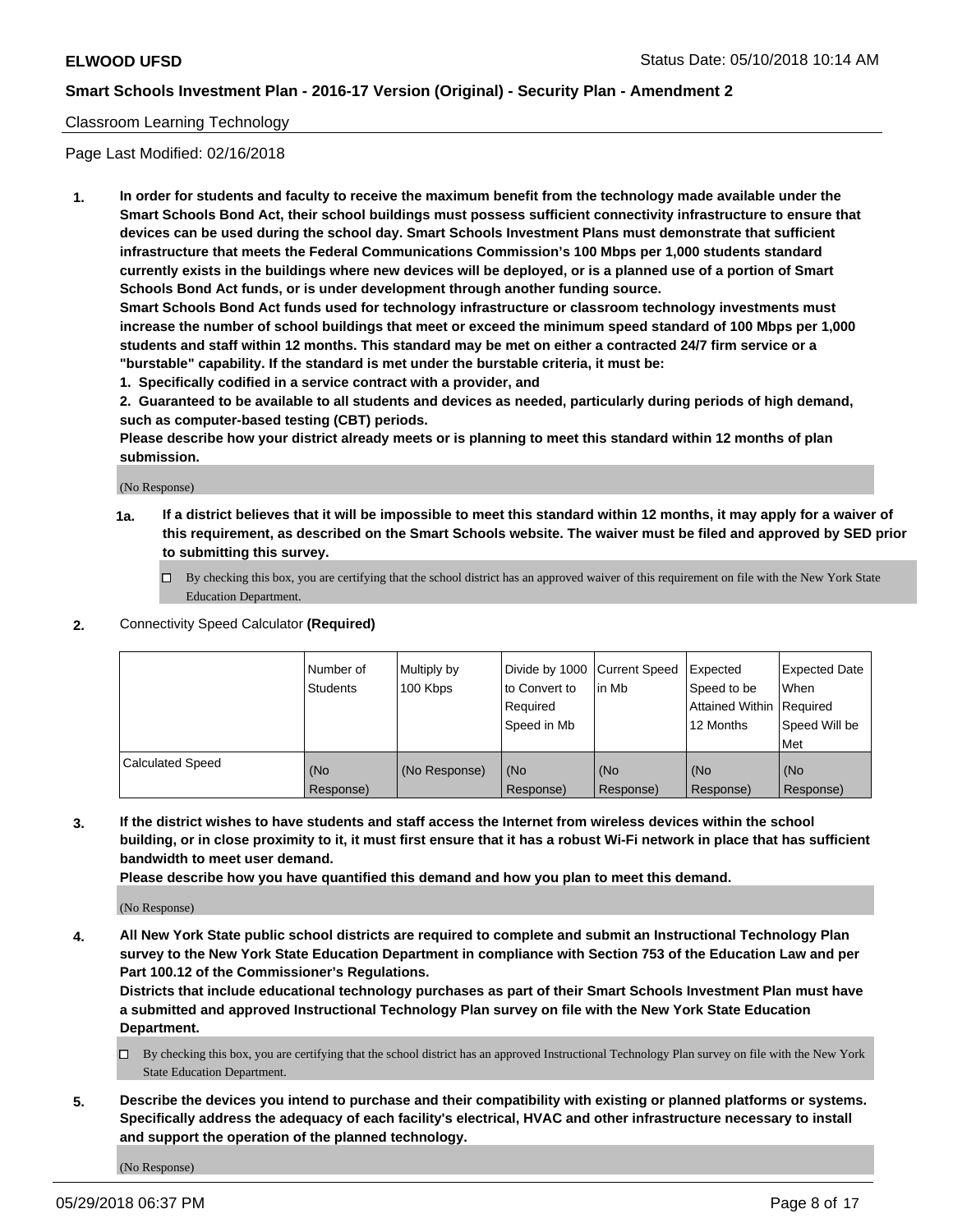#### Classroom Learning Technology

Page Last Modified: 02/16/2018

- **6. Describe how the proposed technology purchases will:**
	- **> enhance differentiated instruction;**
	- **> expand student learning inside and outside the classroom;**
	- **> benefit students with disabilities and English language learners; and**
	- **> contribute to the reduction of other learning gaps that have been identified within the district.**

**The expectation is that districts will place a priority on addressing the needs of students who struggle to succeed in a rigorous curriculum. Responses in this section should specifically address this concern and align with the district's Instructional Technology Plan (in particular Question 2 of E. Curriculum and Instruction: "Does the district's instructional technology plan address the needs of students with disabilities to ensure equitable access to instruction, materials and assessments?" and Question 3 of the same section: "Does the district's instructional technology plan address the provision of assistive technology specifically for students with disabilities to ensure access to and participation in the general curriculum?"**

(No Response)

**7. Where appropriate, describe how the proposed technology purchases will enhance ongoing communication with parents and other stakeholders and help the district facilitate technology-based regional partnerships, including distance learning and other efforts.**

(No Response)

**8. Describe the district's plan to provide professional development to ensure that administrators, teachers and staff can employ the technology purchased to enhance instruction successfully.**

**Note: This response should be aligned and expanded upon in accordance with your district's response to Question 1 of F. Professional Development of your Instructional Technology Plan: "Please provide a summary of professional development offered to teachers and staff, for the time period covered by this plan, to support technology to enhance teaching and learning. Please include topics, audience and method of delivery within your summary."**

(No Response)

- **9. Districts must contact the SUNY/CUNY teacher preparation program that supplies the largest number of the district's new teachers to request advice on innovative uses and best practices at the intersection of pedagogy and educational technology.**
	- $\Box$  By checking this box, you certify that you have contacted the SUNY/CUNY teacher preparation program that supplies the largest number of your new teachers to request advice on these issues.
	- **9a. Please enter the name of the SUNY or CUNY Institution that you contacted.**

(No Response)

**9b. Enter the primary Institution phone number.**

(No Response)

**9c. Enter the name of the contact person with whom you consulted and/or will be collaborating with on innovative uses of technology and best practices.**

(No Response)

**10. A district whose Smart Schools Investment Plan proposes the purchase of technology devices and other hardware must account for nonpublic schools in the district.**

**Are there nonpublic schools within your school district?**

Yes

 $\hfill \square$  No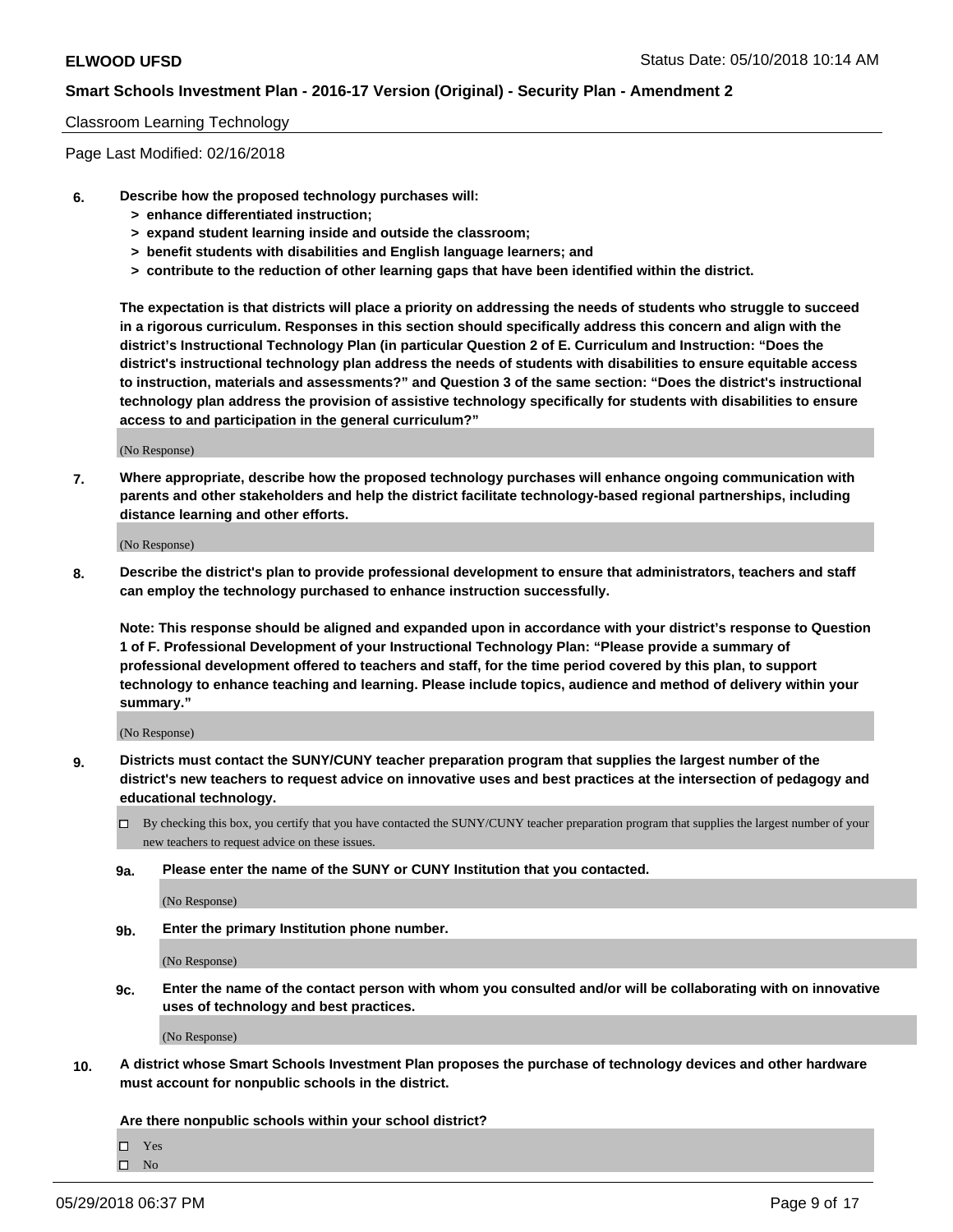Classroom Learning Technology

Page Last Modified: 02/16/2018

### **11.** Nonpublic Classroom Technology Loan Calculator

The Smart Schools Bond Act provides that any Classroom Learning Technology purchases made using Smart Schools funds shall be lent, upon request, to nonpublic schools in the district. However, no school district shall be required to loan technology in amounts greater than the total obtained and spent on technology pursuant to the Smart Schools Bond Act and the value of such loan may not exceed the total of \$250 multiplied by the nonpublic school enrollment in the base year at the time of enactment.

See: http://www.p12.nysed.gov/mgtserv/smart\_schools/docs/Smart\_Schools\_Bond\_Act\_Guidance\_04.27.15\_Final.pdf.

|                                       | 1. Classroom<br>Technology<br>Sub-allocation | l 2. Public<br>Enrollment<br>$(2014 - 15)$ | l 3. Nonpublic<br>Enrollment<br>(2014-15) | 4. Sum of<br>Public and<br>l Nonpublic<br>Enrollment | l 5. Total Per<br>Pupil Sub-<br>lallocation                                                   | l 6. Total<br>Nonpublic Loan<br>Amount |
|---------------------------------------|----------------------------------------------|--------------------------------------------|-------------------------------------------|------------------------------------------------------|-----------------------------------------------------------------------------------------------|----------------------------------------|
| Calculated Nonpublic Loan<br>l Amount |                                              |                                            |                                           |                                                      | (No Response)   (No Response)   (No Response)   (No Response)   (No Response)   (No Response) |                                        |

**12. To ensure the sustainability of technology purchases made with Smart Schools funds, districts must demonstrate a long-term plan to maintain and replace technology purchases supported by Smart Schools Bond Act funds. This sustainability plan shall demonstrate a district's capacity to support recurring costs of use that are ineligible for Smart Schools Bond Act funding such as device maintenance, technical support, Internet and wireless fees, maintenance of hotspots, staff professional development, building maintenance and the replacement of incidental items. Further, such a sustainability plan shall include a long-term plan for the replacement of purchased devices and equipment at the end of their useful life with other funding sources.**

 $\square$  By checking this box, you certify that the district has a sustainability plan as described above.

**13. Districts must ensure that devices purchased with Smart Schools Bond funds will be distributed, prepared for use, maintained and supported appropriately. Districts must maintain detailed device inventories in accordance with generally accepted accounting principles.**

By checking this box, you certify that the district has a distribution and inventory management plan and system in place.

**14.** If you are submitting an allocation for **Classroom Learning Technology** complete this table.

**Note that the calculated Total at the bottom of the table must equal the Total allocation for this category that you entered in the SSIP Overview overall budget.**

|                          | Sub-Allocation |
|--------------------------|----------------|
| Interactive Whiteboards  | (No Response)  |
| <b>Computer Servers</b>  | (No Response)  |
| <b>Desktop Computers</b> | (No Response)  |
| <b>Laptop Computers</b>  | (No Response)  |
| <b>Tablet Computers</b>  | (No Response)  |
| <b>Other Costs</b>       | (No Response)  |
| Totals:                  | 0              |

**15. Please detail the type, quantity, per unit cost and total cost of the eligible items under each sub-category. This is especially important for any expenditures listed under the "Other" category. All expenditures must be capital-bond eligible to be reimbursed through the SSBA. If you have any questions, please contact us directly through smartschools@nysed.gov.**

**Please specify in the "Item to be Purchased" field which specific expenditures and items are planned to meet the district's nonpublic loan requirement, if applicable.**

**NOTE: Wireless Access Points that will be loaned/purchased for nonpublic schools should ONLY be included in this category, not under School Connectivity, where public school districts would list them.**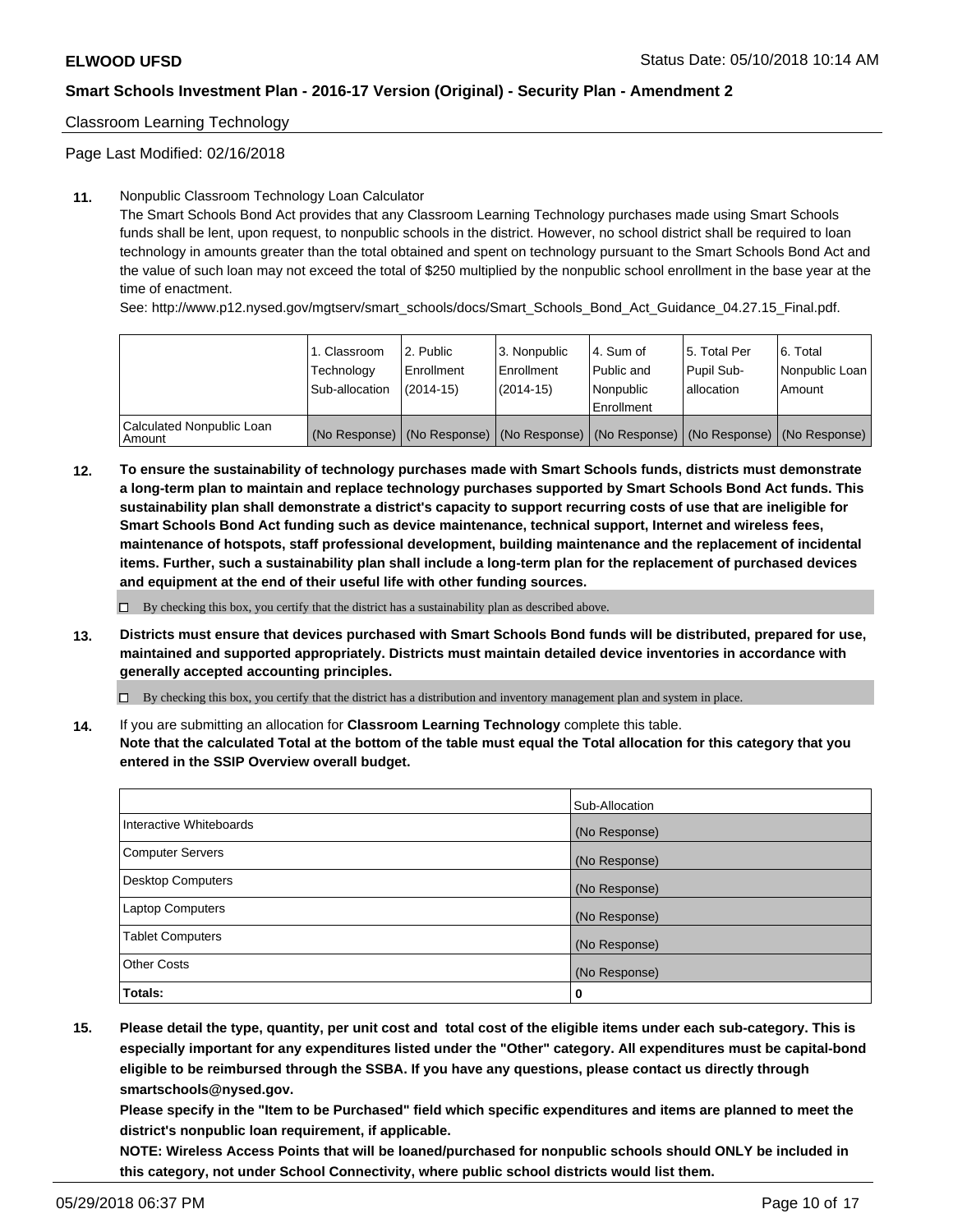# Classroom Learning Technology

# Page Last Modified: 02/16/2018

| (No Response)                    | (No Response)          | (No Response) | (No Response) | (No Response) |
|----------------------------------|------------------------|---------------|---------------|---------------|
| each type.                       |                        |               |               |               |
| Repeat to add another item under |                        |               |               |               |
| type.                            |                        |               |               |               |
| Select the allowable expenditure | I Item to be Purchased | Quantity      | Cost per Item | Total Cost    |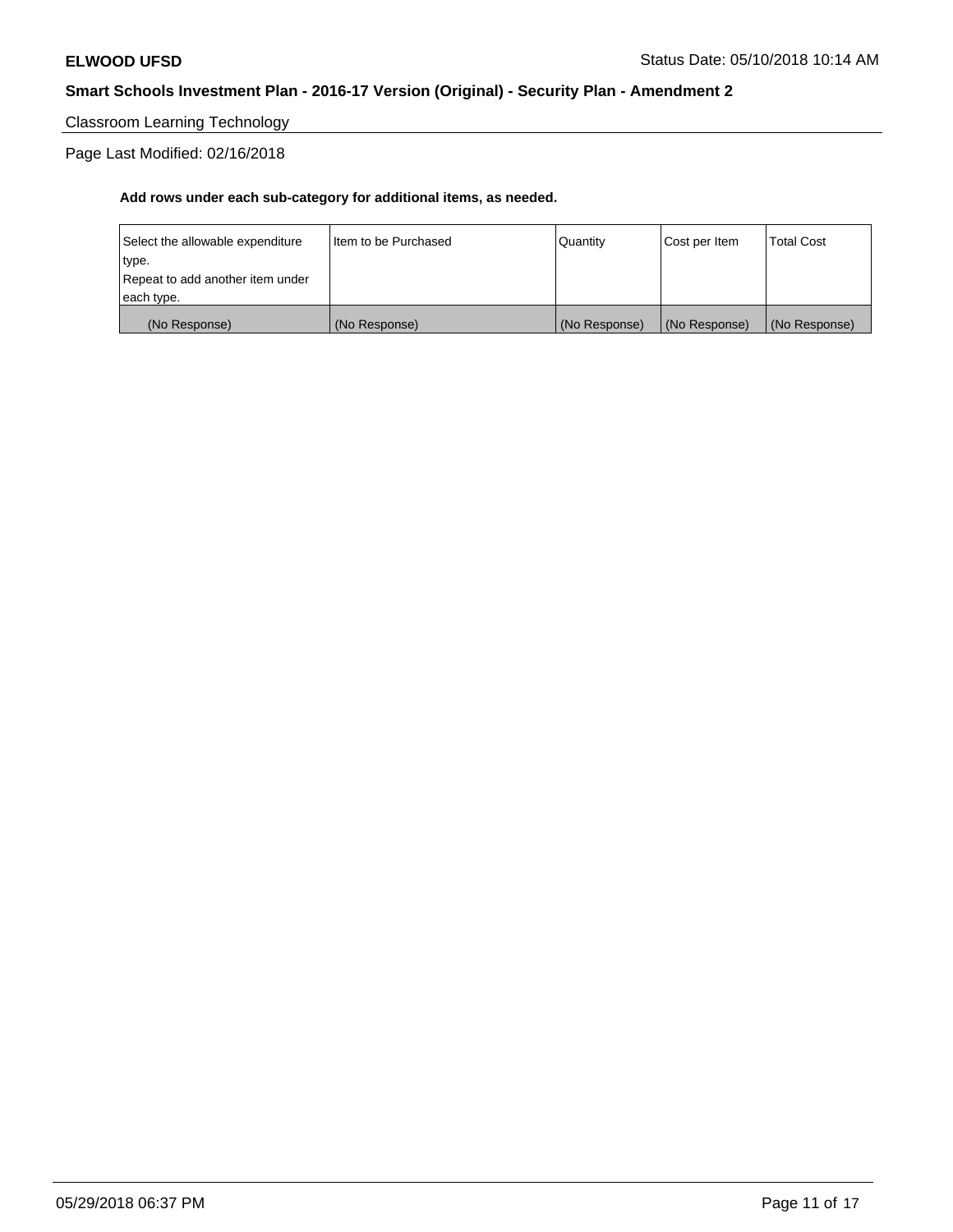### Pre-Kindergarten Classrooms

Page Last Modified: 02/16/2018

**1. Provide information regarding how and where the district is currently serving pre-kindergarten students and justify the need for additional space with enrollment projections over 3 years.**

(No Response)

- **2. Describe the district's plan to construct, enhance or modernize education facilities to accommodate prekindergarten programs. Such plans must include:**
	- **Specific descriptions of what the district intends to do to each space;**
	- **An affirmation that pre-kindergarten classrooms will contain a minimum of 900 square feet per classroom;**
	- **The number of classrooms involved;**
	- **The approximate construction costs per classroom; and**
	- **Confirmation that the space is district-owned or has a long-term lease that exceeds the probable useful life of the improvements.**

(No Response)

**3. Smart Schools Bond Act funds may only be used for capital construction costs. Describe the type and amount of additional funds that will be required to support ineligible ongoing costs (e.g. instruction, supplies) associated with any additional pre-kindergarten classrooms that the district plans to add.**

(No Response)

**4. All plans and specifications for the erection, repair, enlargement or remodeling of school buildings in any public school district in the State must be reviewed and approved by the Commissioner. Districts that plan capital projects using their Smart Schools Bond Act funds will undergo a Preliminary Review Process by the Office of Facilities Planning.**

**Please indicate on a separate row each project number given to you by the Office of Facilities Planning.**

| <b>Project Number</b> |  |
|-----------------------|--|
| (No Response)         |  |

**5.** If you have made an allocation for **Pre-Kindergarten Classrooms,** complete this table.

**Note that the calculated Total at the bottom of the table must equal the Total allocation for this category that you entered in the SSIP Overview overall budget.**

|                                          | Sub-Allocation |
|------------------------------------------|----------------|
| Construct Pre-K Classrooms               | (No Response)  |
| Enhance/Modernize Educational Facilities | (No Response)  |
| Other Costs                              | (No Response)  |
| Totals:                                  | 0              |

**6. Please detail the type, quantity, per unit cost and total cost of the eligible items under each sub-category. This is especially important for any expenditures listed under the "Other" category. All expenditures must be capital-bond eligible to be reimbursed through the SSBA. If you have any questions, please contact us directly through smartschools@nysed.gov.**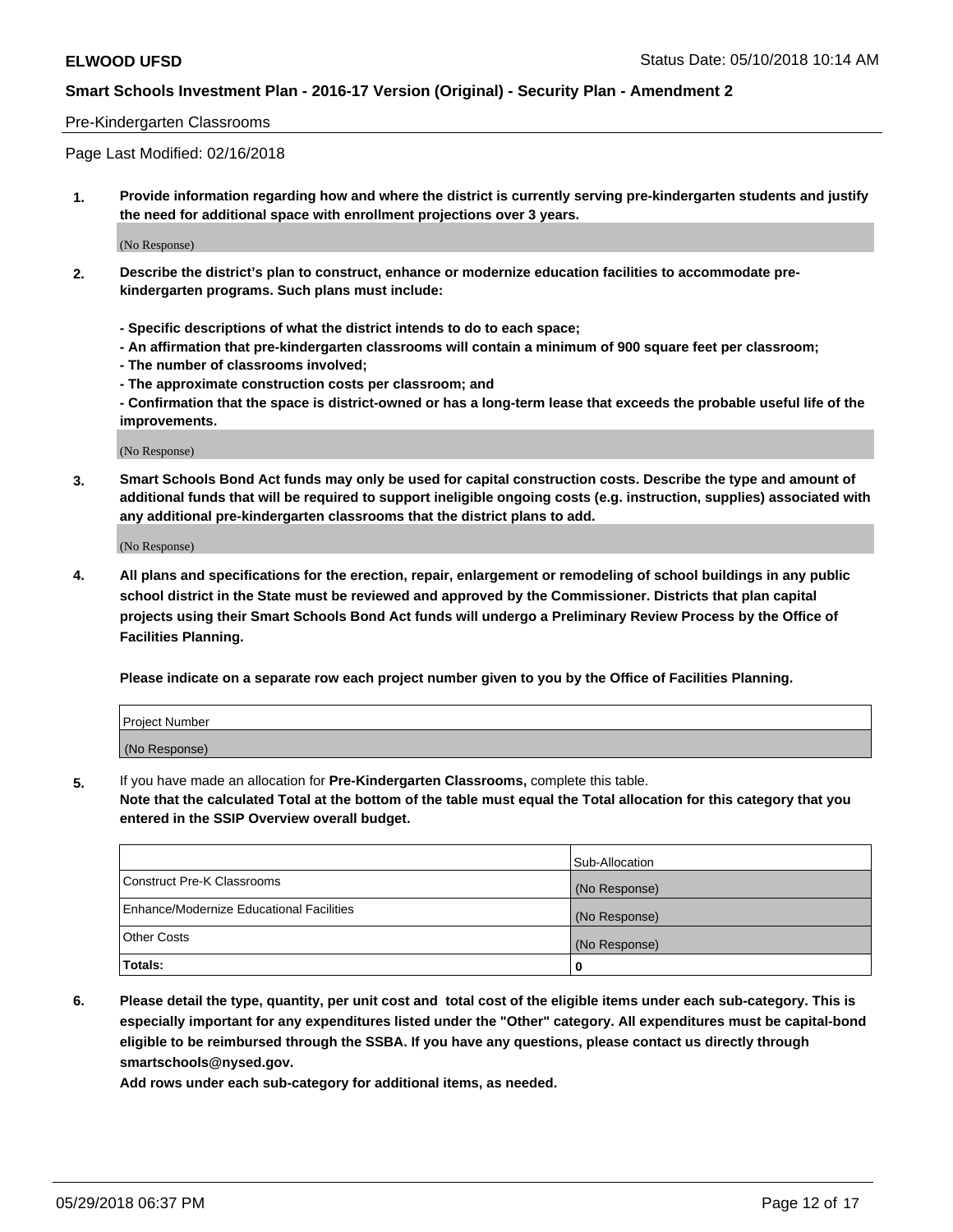# Pre-Kindergarten Classrooms

| Select the allowable expenditure | Item to be purchased | Quantity      | Cost per Item | <b>Total Cost</b> |
|----------------------------------|----------------------|---------------|---------------|-------------------|
| type.                            |                      |               |               |                   |
| Repeat to add another item under |                      |               |               |                   |
| each type.                       |                      |               |               |                   |
| (No Response)                    | (No Response)        | (No Response) | (No Response) | (No Response)     |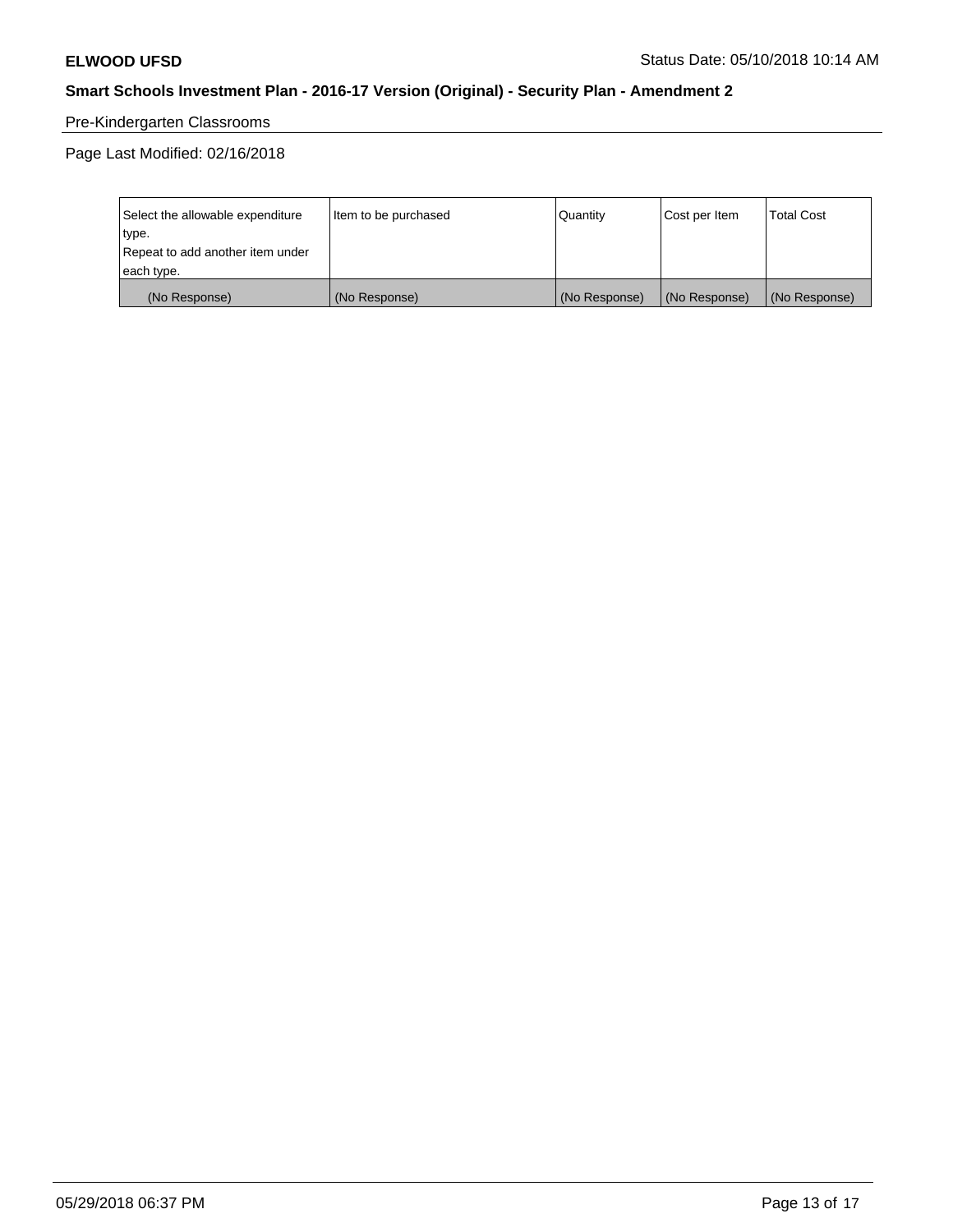#### Replace Transportable Classrooms

Page Last Modified: 02/16/2018

**1. Describe the district's plan to construct, enhance or modernize education facilities to provide high-quality instructional space by replacing transportable classrooms.**

(No Response)

**2. All plans and specifications for the erection, repair, enlargement or remodeling of school buildings in any public school district in the State must be reviewed and approved by the Commissioner. Districts that plan capital projects using their Smart Schools Bond Act funds will undergo a Preliminary Review Process by the Office of Facilities Planning.**

**Please indicate on a separate row each project number given to you by the Office of Facilities Planning.**

| Project Number |  |
|----------------|--|
| (No Response)  |  |

**3. For large projects that seek to blend Smart Schools Bond Act dollars with other funds, please note that Smart Schools Bond Act funds can be allocated on a pro rata basis depending on the number of new classrooms built that directly replace transportable classroom units.**

**If a district seeks to blend Smart Schools Bond Act dollars with other funds describe below what other funds are being used and what portion of the money will be Smart Schools Bond Act funds.**

(No Response)

**4.** If you have made an allocation for **Replace Transportable Classrooms**, complete this table. **Note that the calculated Total at the bottom of the table must equal the Total allocation for this category that you entered in the SSIP Overview overall budget.**

|                                                | Sub-Allocation |
|------------------------------------------------|----------------|
| Construct New Instructional Space              | (No Response)  |
| Enhance/Modernize Existing Instructional Space | (No Response)  |
| Other Costs                                    | (No Response)  |
| Totals:                                        | 0              |

**5. Please detail the type, quantity, per unit cost and total cost of the eligible items under each sub-category. This is especially important for any expenditures listed under the "Other" category. All expenditures must be capital-bond eligible to be reimbursed through the SSBA. If you have any questions, please contact us directly through smartschools@nysed.gov.**

| Select the allowable expenditure | Item to be purchased | Quantity      | Cost per Item | <b>Total Cost</b> |
|----------------------------------|----------------------|---------------|---------------|-------------------|
| type.                            |                      |               |               |                   |
| Repeat to add another item under |                      |               |               |                   |
| each type.                       |                      |               |               |                   |
| (No Response)                    | (No Response)        | (No Response) | (No Response) | (No Response)     |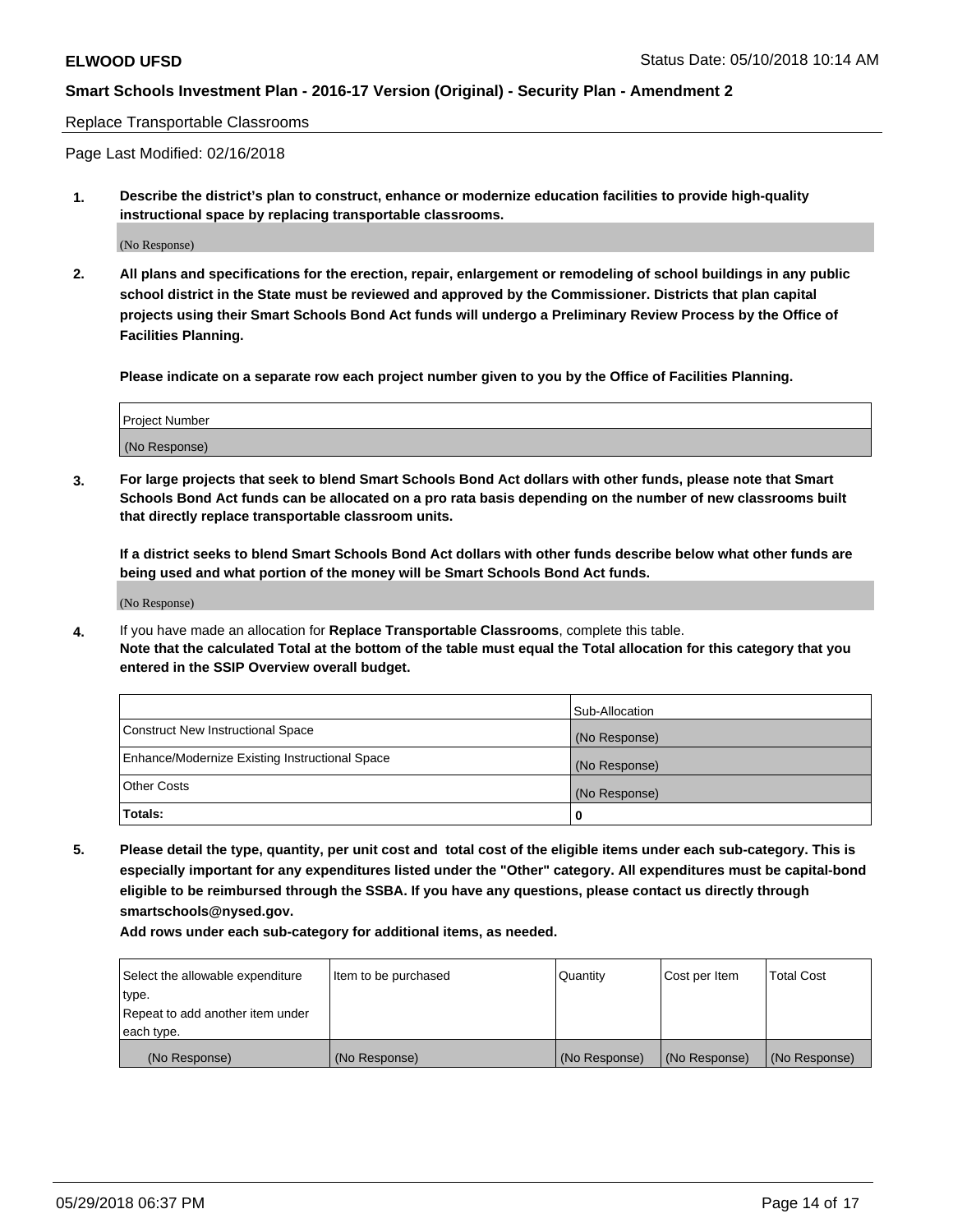### High-Tech Security Features

Page Last Modified: 02/16/2018

**1. Describe how you intend to use Smart Schools Bond Act funds to install high-tech security features in school buildings and on school campuses.**

Install of additional phones are required based on the need of the buildings and locations originally having a wi-fi phone or wireless not picking up the signal appropriately, therefore new desktop is required. Previous phones will be deployed elsewhere throughout the district; some of these additions were missed in the first amendment provided.

additionally the fees for architect and engineer came in lower than anticipated for the project.

**2. All plans and specifications for the erection, repair, enlargement or remodeling of school buildings in any public school district in the State must be reviewed and approved by the Commissioner. Districts that plan capital projects using their Smart Schools Bond Act funds will undergo a Preliminary Review Process by the Office of Facilities Planning.** 

**Please indicate on a separate row each project number given to you by the Office of Facilities Planning.**

| <b>Project Number</b> |  |
|-----------------------|--|
| 580401027999003       |  |

#### **3. Was your project deemed eligible for streamlined Review?**

- Yes
- $\boxtimes$  No
- **4. Include the name and license number of the architect or engineer of record.**

| l Name                            | License Number |
|-----------------------------------|----------------|
| <b>Burton Bernhardt and Smith</b> | 12306          |

**5.** If you have made an allocation for **High-Tech Security Features**, complete this table. **Note that the calculated Total at the bottom of the table must equal the Total allocation for this category that you entered in the SSIP Overview overall budget.**

|                                                      | Sub-Allocation |
|------------------------------------------------------|----------------|
| Capital-Intensive Security Project (Standard Review) | 23,358         |
| Electronic Security System                           | (No Response)  |
| <b>Entry Control System</b>                          | (No Response)  |
| Approved Door Hardening Project                      | (No Response)  |
| <b>Other Costs</b>                                   | $-19,268$      |
| Totals:                                              | 4,090          |

**6. Please detail the type, quantity, per unit cost and total cost of the eligible items under each sub-category. This is especially important for any expenditures listed under the "Other" category. All expenditures must be capital-bond eligible to be reimbursed through the SSBA. If you have any questions, please contact us directly through smartschools@nysed.gov.**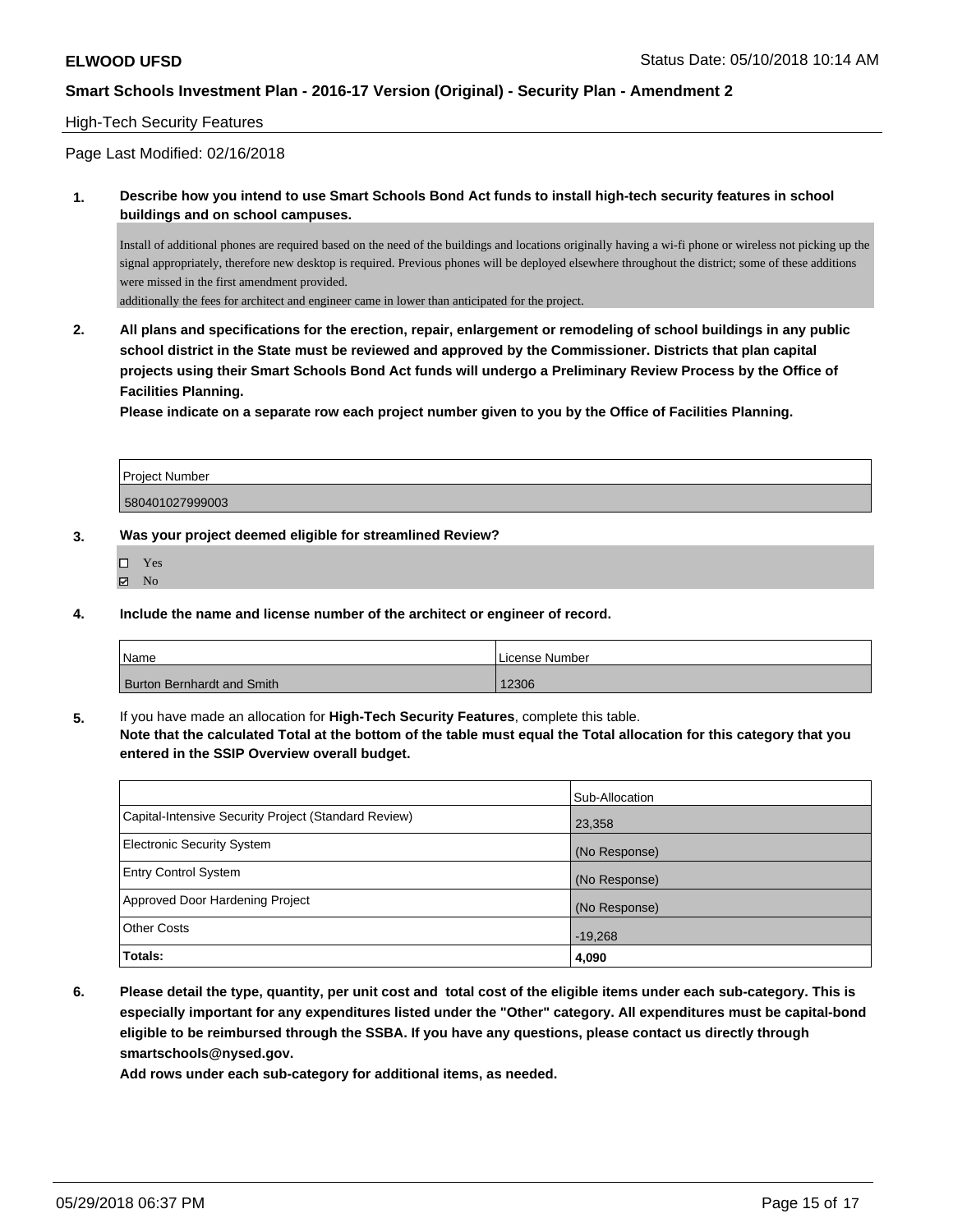# High-Tech Security Features

| Select the allowable expenditure<br>type.<br>Repeat to add another item under<br>each type. | Item to be purchased               | Quantity       | Cost per Item | <b>Total Cost</b> |
|---------------------------------------------------------------------------------------------|------------------------------------|----------------|---------------|-------------------|
| <b>Capital-Intensive Security</b><br>Project                                                | <b>VOICE BOARD</b>                 | 1              | 2,366         | 2,366             |
| <b>Capital-Intensive Security</b><br>Project                                                | PREMIUM DESKPHONE (ip SET)         | 21             | 168           | 3,528             |
| <b>Capital-Intensive Security</b><br>Project                                                | <b>BT PREMIUM PHONE</b>            | $\overline{2}$ | 288           | 707               |
| <b>Capital-Intensive Security</b><br>Project                                                | <b>OMINTOUCH 8128 WLAN HANDSET</b> | 2              | 321           | 642               |
| <b>Capital-Intensive Security</b><br>Project                                                | <b>DESKTOP CHARGER OT</b>          | $\overline{2}$ | 44            | 88                |
| <b>Capital-Intensive Security</b><br>Project                                                | <b>INSTALLATION COSTS</b>          | 1              | 9,515         | 9,515             |
| <b>Other Costs</b>                                                                          | <b>ARCHITECHT/ENGINEER FEES</b>    | 1              | $-19,268$     | $-19,268$         |
| <b>Capital-Intensive Security</b><br>Project                                                | ip conference phone                | 1              | 674           | 674               |
| <b>Capital-Intensive Security</b><br>Project                                                | opentouch be server                | 1              | 2,817         | 2,817             |
| <b>Capital-Intensive Security</b><br>Project                                                | exterior cameras                   | 1              | 1,221         | 1,221             |
| <b>Capital-Intensive Security</b><br>Project                                                | <b>Network Switch</b>              |                | 1,800         | 1,800             |